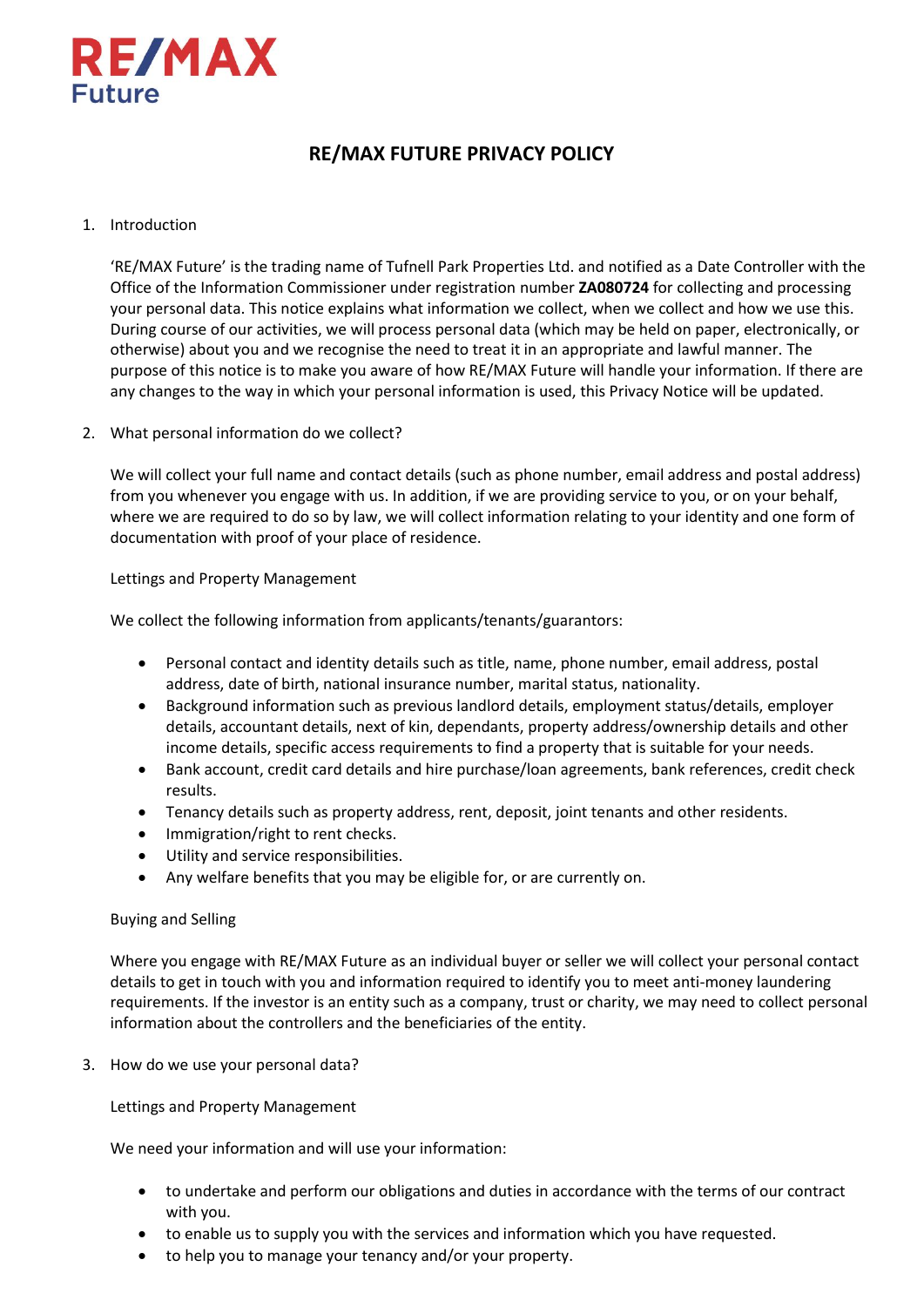

- to carry out due diligence on any prospective tenant and/or guarantor, including whether there is any money judgements against them, or any history of bankruptcy or insolvency.
- to analyse the information we collect so that we can administer, support and improve and develop business and services we offer.
- to contact you in order to send you details of any changes to our suppliers which may affect you and
- for all other purposes consistent with the proper performance of our operations and business.

#### Buying and Selling

Where you engage with RE/MAX Future as a vendor or buyer we will use your personal data for the purposes of fulfilling our obligations and/or for the purposes of arranging a contract for sale or a lease for you.

4. Sharing of Your Information

Unless required to do so by law, we will not otherwise share, sell or distribute any of the information you provide to us without your consent. RE/MAX Future will not transfer your data to countries outside the European Economic Area.

#### Lettings and Property Management

We may disclose your information to other third parties who act for us for the purposes set out in this notice or for purposes approved by you, including the following:

- If we enter into a joint venture with or merge with a business entity, your information may be disclosed to new business partners or owners.
- To carry out due diligence on you as a prospective tenants/guarantor, including but not limited to the carrying out of affordability checks, due diligence checks and the obtaining of references from relevant parties, whose data you have provided.
- If you request so, your information shall be disclosed in order to determine if there are any money judgements against you, as the prospective tenant/guarantor, or to determine if they have a history of bankruptcy or insolvency.
- If you are unable to make payments under your tenancy, your information may be disclosed to any party assisting in the recovery of this debt or the tracing of you as a tenant, and
- In the creation, renewal or termination tenancy, your information will be disclosed to the relevant local authority, tenancy deposit scheme administrator, service/utility provider, freeholder, factor, facilities manager or any relevant person or organisation in connection with this.

# Buying and Selling

Where you engage with RE/MAX Future as a vendor or buyer we will share your personal data with relevant authorities and other organisations to facilitate the sale or purchase such as solicitor firms, surveyors and for fulfilling our legal obligations required under money laundering regulations.

# 5. Security

The security of information is very important to us and we have measures in place which are designed to prevent unauthorised access to your personal data including but not limited to:

- When you give us information we store our client files on our secure client management systems.
- Hard copy documentation is stored in file cabinets or storage where only RE/MAX Future Employees have access.